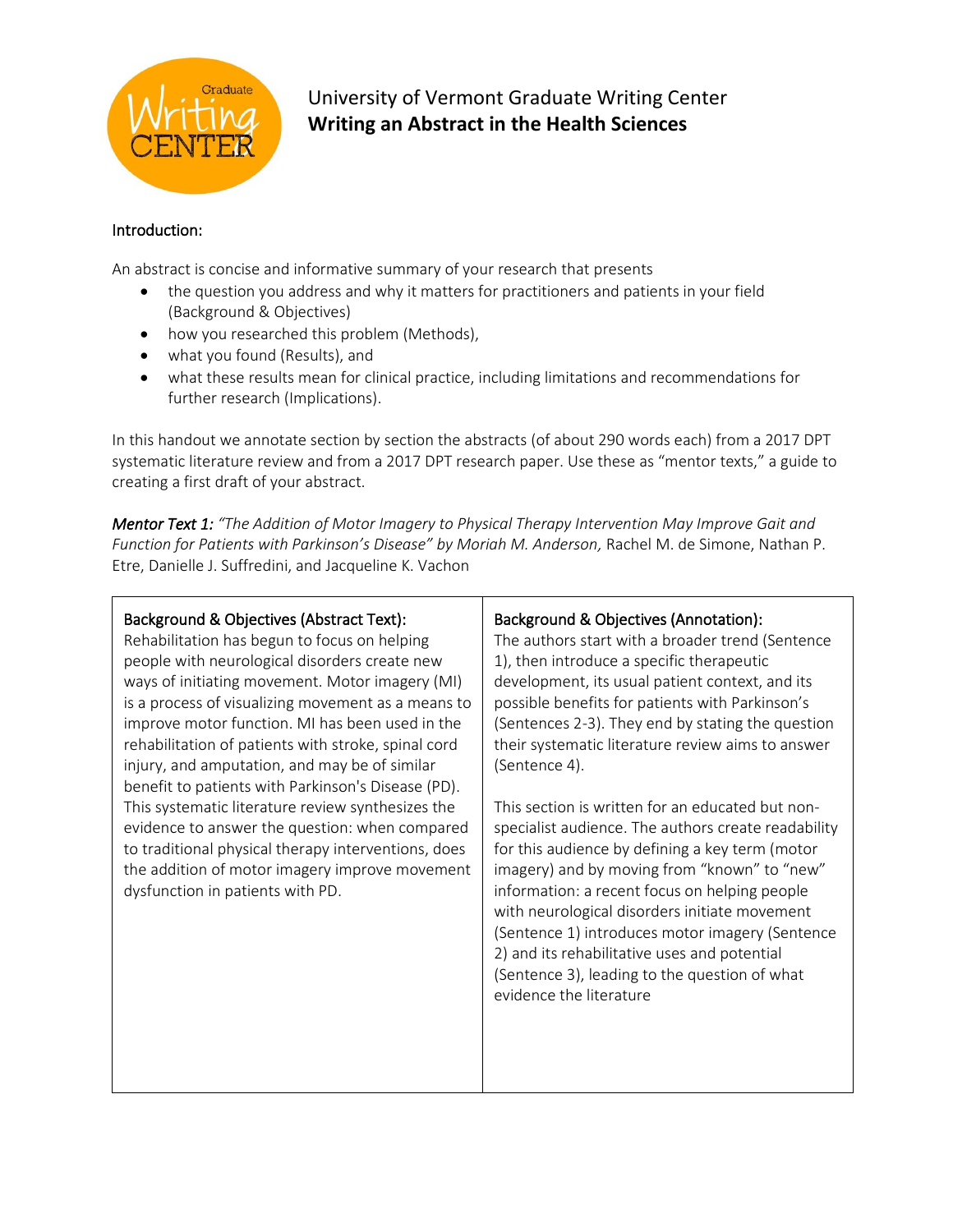| Methods (Abstract Text):<br>Articles were selected from a literature search of<br>Ovid-Medline, CINAHL, Cochrane Library, PEDro<br>risk assessment, PsycInfo, and Web of Science<br>using established inclusion and exclusion criteria.<br>The methodological quality was assessed via<br>OCEBM to determine the levels of evidence and<br>grades of recommendation. Additionally, all<br>randomized controlled trials were assessed using<br>the PEDro scale.                                                                                                                                                            | Methods (Annotation):<br>In three sentences, the authors communicate to a<br>non-specialist audience what they did (select and<br>assess articles).<br>In these same three sentences, the authors<br>communicate to a specialist audience where they<br>searched, how they selected articles, and how<br>they assessed the evidence.                                                                                                                                                                              |
|---------------------------------------------------------------------------------------------------------------------------------------------------------------------------------------------------------------------------------------------------------------------------------------------------------------------------------------------------------------------------------------------------------------------------------------------------------------------------------------------------------------------------------------------------------------------------------------------------------------------------|-------------------------------------------------------------------------------------------------------------------------------------------------------------------------------------------------------------------------------------------------------------------------------------------------------------------------------------------------------------------------------------------------------------------------------------------------------------------------------------------------------------------|
| Results (Abstract Text):<br>Seven articles were selected for review. Our<br>review showed that MI may be effective in<br>improving gait and functional tasks in people with<br>PD. MI may also be most effective when<br>combined with other movement strategies.<br>Furthermore, MI appears to be most effective<br>when sessions occur more than once throughout<br>an intervention plan. Lastly, MI may be most<br>effective when practiced on medication.                                                                                                                                                             | Results (Annotations):<br>After presenting the results of the literature<br>selection process (Sentence 1), the authors<br>present a short answer to their question-MI may<br>be effective (Sentence 2)—and then extend that<br>answer with three additional conditions<br>(Sentences 3, 4, 5) that may boost "effective" to<br>"most effective."<br>The authors' use of conditional or hedging<br>language-"may be" and "appears to be"-signals<br>readers that the next section, Implications, will<br>include. |
| Implications (Abstract Text):<br>The addition of MI to traditional physical therapy<br>interventions is an innovative intervention option<br>and may be effective in managing movement<br>dysfunction in patients with PD. Limitations of the<br>current systematic review include small sample<br>sizes, lack of standardized outcome measures, and<br>lack of consistent delivery methods between<br>studies. Further research is necessary to<br>determine specific dosage, duration, technique<br>combination, and type of mental image needed to<br>optimize MI and produce the best intervention<br>outcome for PD. | Implications (Annotations):<br>This section begins with what the authors now<br>know that wasn't known before the systematic<br>review: MI as an <i>addition</i> to traditional therapy is<br>an innovative option and it may be effective for<br>patients with Parkinson's (Sentence 1).<br>The authors conclude by summarizing three<br>limitations of their review (Sentence 2) and by<br>recommending four specific areas of research still<br>needed (Sentence 3).                                           |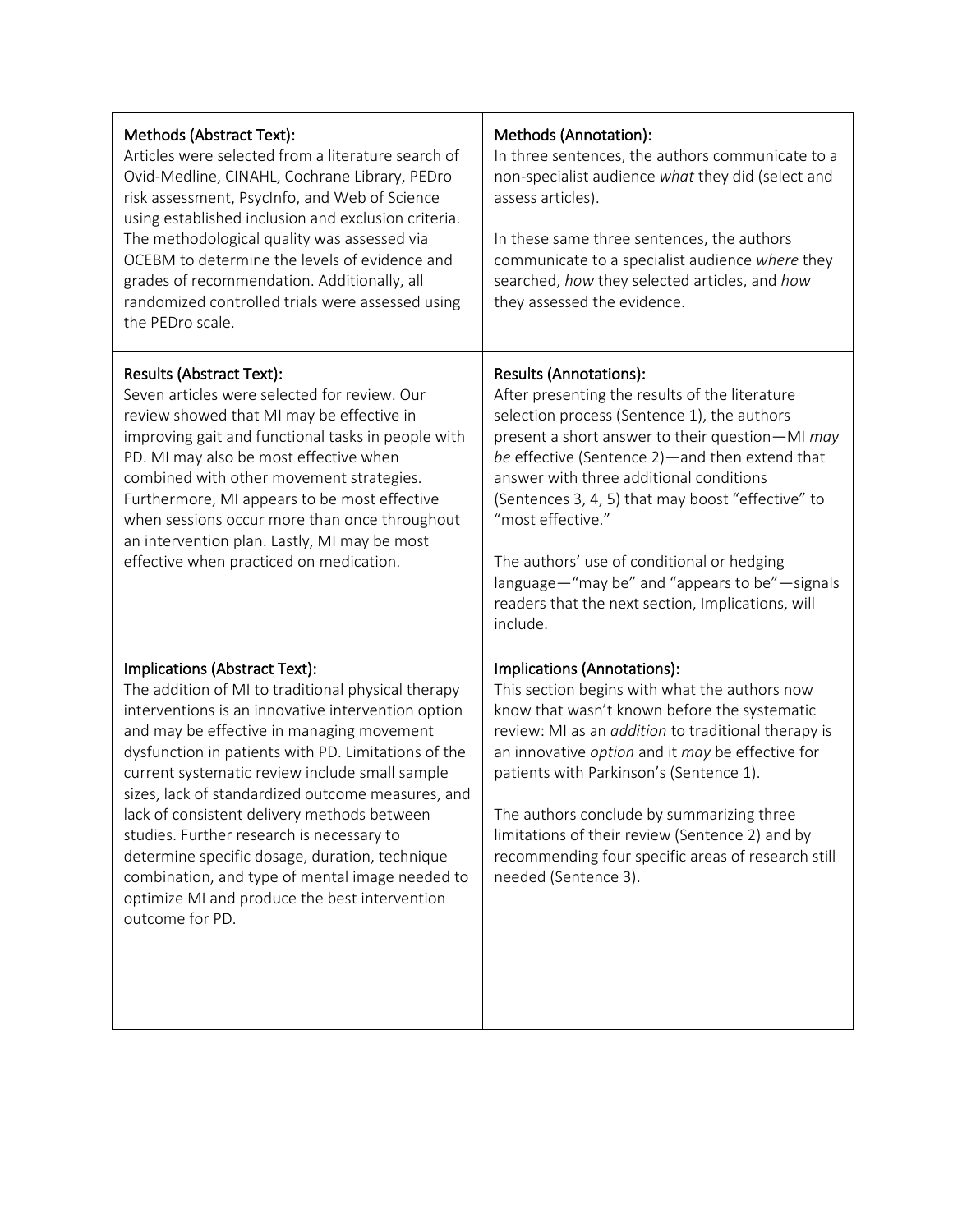*Mentor Text 2: "Clinician Expectations of Full Thickness Rotator Cuff Repair Surgical Outcomes" by Laning, S.G., Linde, A.C., Rooks, A.M., Schwaegerle, K.A., Escorpizo, R.S., Endres, N.K., Michener, L.A., Failla, M.J.*

| Background & Objectives (Abstract Text)<br>Approximately 250,000 people undergo elective<br>rotator cuff repair surgery (RCRS) in the U.S.<br>annually. Research on other common orthopedic<br>surgeries reveals a gap between provider<br>outcome expectations and actual outcomes. In<br>order to improve patient education, it's<br>important to identify differences between<br>provider's expectations and outcomes reported<br>in the literature. The purpose of this study is to<br>examine provider expectations of outcomes after<br>full-thickness RCRS, and if expectations differ<br>between clinician experience level. | Background & Objectives (Annotations):<br>For a non-specialist audience, the authors<br>create a readable, cohesive story by moving<br>from<br>a specific procedure (Sentence 1: RCRS<br>$\bullet$<br>surgeries) to<br>a broader class and the problem<br>$\bullet$<br>research reveals in that broader class<br>(Sentence 2: other common orthopedic<br>surgeries and expected versus actual<br>outcomes) to<br>why the problem matters (Sentence 3:<br>patient education) before returning to<br>the opening specific procedure and the<br>study's purpose (Sentence 4:<br>expectations versus outcomes in<br>RCRS). |
|--------------------------------------------------------------------------------------------------------------------------------------------------------------------------------------------------------------------------------------------------------------------------------------------------------------------------------------------------------------------------------------------------------------------------------------------------------------------------------------------------------------------------------------------------------------------------------------------------------------------------------------|------------------------------------------------------------------------------------------------------------------------------------------------------------------------------------------------------------------------------------------------------------------------------------------------------------------------------------------------------------------------------------------------------------------------------------------------------------------------------------------------------------------------------------------------------------------------------------------------------------------------|
| Methods (Abstract Text):<br>604 clinicians were surveyed anonymously from<br>the Orthopaedic section of the American Physical<br>Therapy Association and local physical therapy<br>clinics. An 18-question multiple-choice survey<br>assessed provider demographics, time spent<br>reading literature, and expected outcomes of<br>RCRS 1-2 years after surgery. Providers were<br>dichotomized by experience level into two<br>groups: $>10$ years (A) and 0-10 years (B).<br>Descriptive statistics and Chi-square tests were<br>used to report expectations overall and between<br>groups.                                        | Methods (Annotations):<br>In this section the authors move from<br>who was surveyed and how (Sentences<br>$1$ and $2$ ) to<br>what the authors did to disseminate<br>$\bullet$<br>and understand the results (Sentences<br>$3$ and $4)$<br>The last two sentences especially address the<br>reader needs of a discerning specialist audience<br>sensitive to methods for survey analyses.                                                                                                                                                                                                                              |